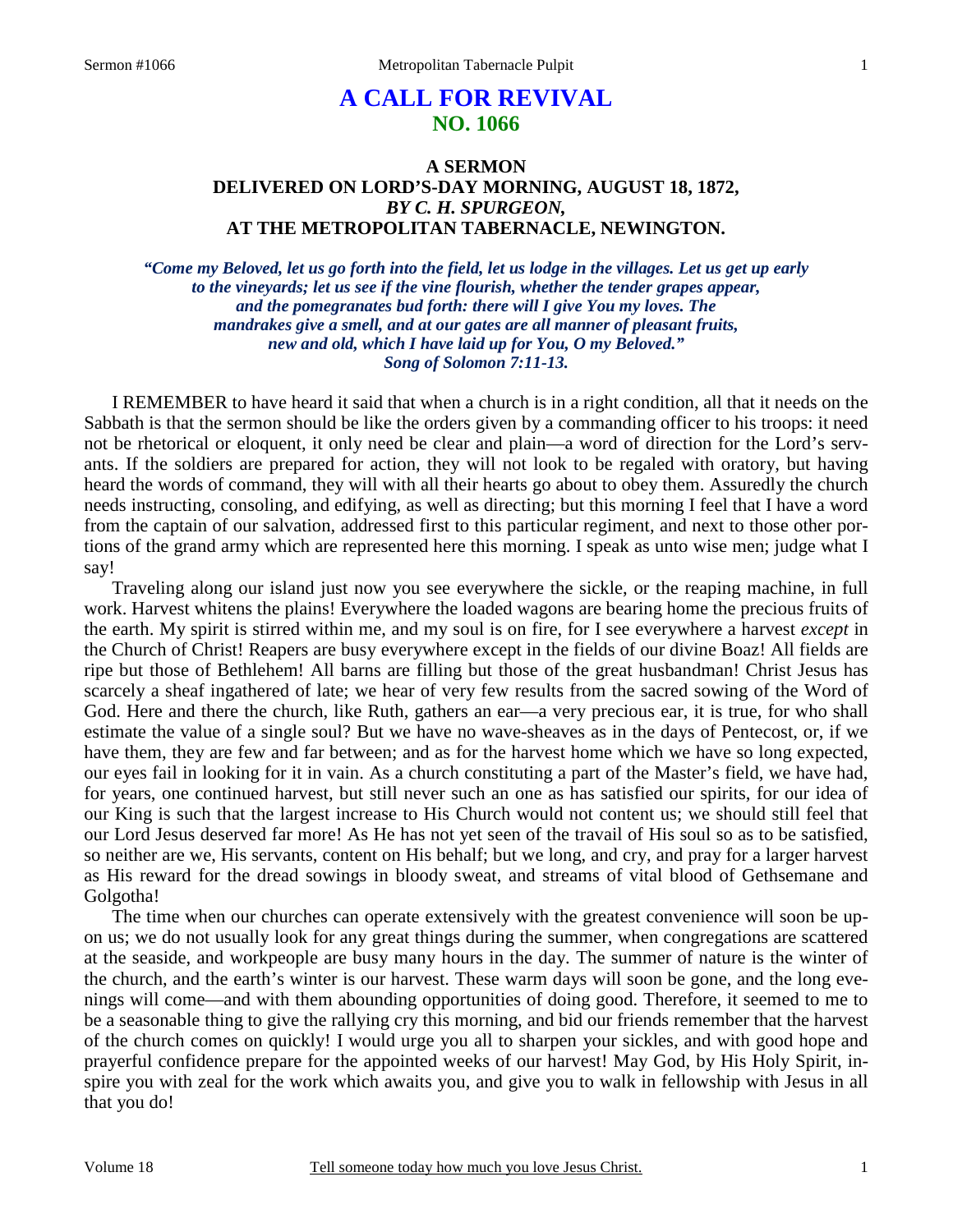**I.** We shall, this morning, first of all, call your attention to the fact which is implied in the words of our text, that LOVE IS THE GREAT MOTIVE FOR ACTION IN THE CAUSE OF CHRIST.

All through these verses the spouse acts with reference to her Beloved. It is for Him that she goes forth into the field; for the sake of His company, and the quiet enjoyment of His love she would lodge in the villages, and all manner of pleasant fruits, new and old, which are stored within her gates, she declares to be laid up for her Beloved. Love, then, is the fittest and most powerful motive to holy service. "The love of Christ constrains us."

This love has about it certain marked peculiarities. It is first *a love which realizes the person of the Beloved.* In the text the spouse speaks of "my Beloved" as of a real person, whom she sees, upon whom she leans, and with whom she talks. Christ Jesus is to His Church no fiction, no myth, and no imaginary hero. Throughout the Song both the personages are most real to each other, so real that they both enter into graphic descriptions of each other's beauties, and present us with portraits drawn by the pencil of admiring love. Now a church will always be strong when the Lord Jesus is real to her! By this, indeed, may her power be estimated; Jesus must be to us no historical person who was once on earth, but is now dead and powerless—He must be an actual person living still in our midst! Imagine my brothers and sisters, with what enthusiasm the present audience would be stirred if I should retire, and in my place there should come forward the very Christ who was nailed to the cross of Calvary! You would know Him by His hands and His feet—the sacred marks of His Passion. Oh, how the sight of Him would stir your souls! You would be bowing your heads in adoration, and grudging the closing of your eyes even for a second in prayer, for you would desire, without a pause, to drink in the blessed vision! And if the crucified one should stand here, and say, "My brethren, My blood-bought ones for whom I laid down My life, there is yet much to be done to extend My kingdom; there are precious souls, brothers and sisters of yours who know not My name, who must be brought in; there are ignorant ones to be taught, and sinful ones to be restored." And suppose He should then point with His hand to one of you, and say, "I send *you* there," and to another, "I send *you* there." Why you would feel at once anointed to the appointed work, and go forth to do it with much earnestness, carefulness and joy! You would be right pleased to receive a commission from those dear honey-dropping lips! My brethren, have you forgotten that you walk by *faith,* and will you permit it to be thought that *sight* would have more power over you than faith? I trust you will not have it so! Then, remember, by faith you may realize, and *ought* to realize this morning, that Jesus walks among the golden candlesticks, and is in His Church now, saying to every one of His people, "Go and serve Me! Seek My blood-bought ones! Help My feeble ones! Feed My sheep and My lambs!" I pray you, let your faith this morning sweeten your duties by the knowledge that they arise out of your Beloved's personal commands! Execute His holy commands as if you had received them, as in very deed you *have—*directly from Him! Let your heart go with mine, while I say—"Jesus, my Beloved, though I see You not, and must be content to behold You by faith, alone, yet my *faith* shall be more influential than my *sight;* I know that You are here, and what You bid me do, my soul shall perform with all her might, because You say it!"

Note next, that *the love here spoken of was well assured of the affection of its Beloved.* Note the verse which precedes our text, "I am my Beloved's, and His desire is towards me." A Christian is never strong for service when he does not know whether Christ loves him or not; if that is a question, you have put out the fire by which alone the force can be generated which must work the machinery of your spirit; you must know beyond question that Jesus loves you, and gave Himself for you! You must feel that He is loving you now, that His heart is looking out through those dear eyes which once wept over Jerusalem, and that the meaning of His loving glance is, "Soul, I love you; I loved you so that I gave Myself for you, and I have not taken back the gift; I love you still as much as I loved you upon Calvary's bloody tree." It is strength to feel that still "His desire is toward me." Oh, when you feel, "Jesus loves me, Jesus desires me to show my love to Him; Jesus at this moment thinks of me, and takes a delight in me"—this will make you strong as a giant in the cause of your Beloved! Between the very jaws of death a man would venture who felt that the love of Christ was set upon him! Love to Jesus is the fountain of courage, the mother of self-denial, and the nurse of constancy! Strive, then, for a well-assured sense of the

2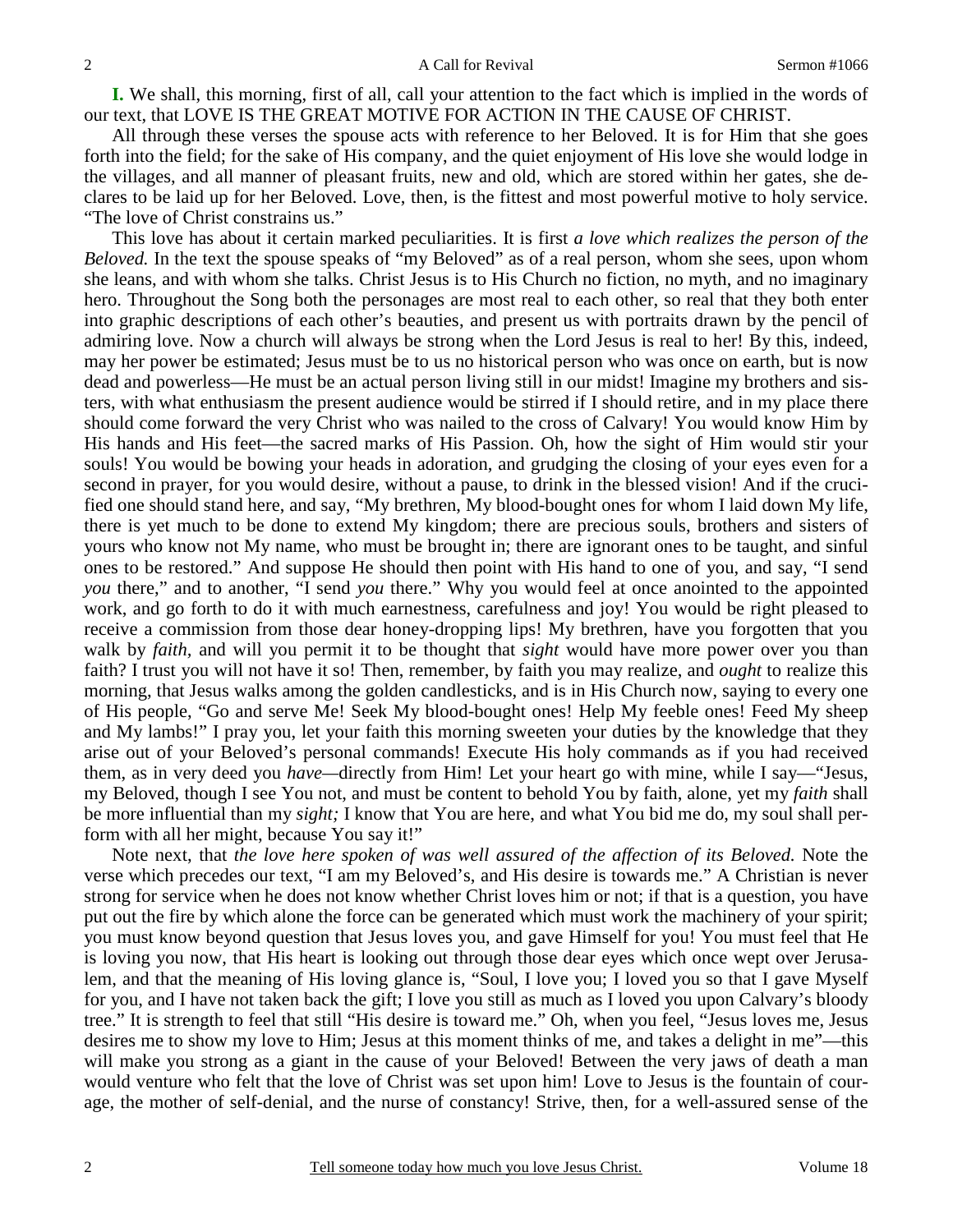#### Sermon #1066 A Call for Revival

Savior's love. Be not content till you possess it, for it will be health to your spirit, and marrow to your bones—it will be a belt of strength to your loins, and a chain of honor about your neck.

*Observe that the love of the spouse lived in fellowship with the Well-Beloved.* "Come, my Beloved, let us go, let us lodge, let us get up, and let us see." "There will I give you my loves." True love to Jesus grows stronger and stronger in proportion as it abides in Him; we are cold in our love because we live at a distance from Him. The angel who dwells in the sun has never to complain of an ice-bound heart, and he who lives in Christ, and abides in Him will blaze and glow with warmth of love comparable to that of Christ Himself. I do not think that the numbers of a church will have so much to do with the work it accomplishes—that depends more upon the *degree of love* than upon the *length* of the church roll! A small church inflamed with ardent affection for the divine Lord will do more for Him than a great host eaten up by worldliness; love burns its way by its own vehement flames; coals of juniper are soon felt. The Enochs are the men—they walk with God, and therefore they have power over their times; the Johns are the men—they lean on Jesus' bosom, and when they come forth to tell of what they have seen and heard, they speak with authority as sent by the Most High. The Lord give to us, as members of this church, to abide in habitual fellowship with Jesus—not to have occasional spasms of delight in God, but one unbroken rest in Him! We would not now and then look through the windows of agate, and behold the King in His beauty, but we would continue "looking unto Jesus." We would have His praise continually in our mouths, and His love burning like the quenchless altar fire of the temple forever within our hearts! This is the one thing necessary to promote and sustain a revival in a church; if we have abounding love to Jesus, we can prosper under disadvantages, but if we have it not, we have lost the great secret of success. Love to Jesus teaches our hands to war and our fingers to fight; it sets us side by side with the conquering Immanuel, and makes us share His victories; it yokes us with the strong Son of God, and so makes our infirmities to be but opportunities for the display of His power!

*This love leads the church to hold all things in joint possession with Christ.* Observe that word, "At *our* gates are all manner of pleasant fruits." Love to Jesus compels us to make over all that we hold to Him, while faith appropriates all that Jesus has to itself. Love will not stand to have divided properties. Such was the love of Jesus that He gave all that He had to us; He could not bear to have anything, not even His throne itself that should be altogether to Himself; He stripped Himself to His last rag to clothe us, and then gave us His breath to be our life, His blood to be our health! And now, today, if we love Him as we should, we are saying—

> *"If I might make some reserve, And duty did not call; I'd love my God with zeal so great, That I would give Him all."*

I like to think, in church matters especially, that we are all Christ's; that if we have any ability, it is Christ's ability, to be laid at His feet. If we have any wealth, it is Christ's money, to be used in spreading His Church; our Sunday school is Christ's nursery, and the little ones are Christ's lambs; our work out of doors in preaching at the corners of the streets is Christ's mission, it is His trumpet that is blown when the gospel is preached! Every form of agency is not ours—it is Christ's! Or if ours, it is only because it is His. Oh, to have more and more all things common with our Lord, and no longer to speak of mine or yours! Beloved, we are joint-heirs with Him! All that we have is His, and all that He has is ours! When the church believes and acts upon this, the hour of her success is close at hand.

Consider once more that the love which is the great motive to Christian action is a *love which looks to Jesus for united operation.* It is, "Come, my Beloved, let us go forth into the field, let us get up early to the vineyard." Oh, it is glorious when Christ comes with the preacher, not the servant alone, but the Master looking through His servant's eyes, and speaking with His servant's tongue, and pleading with His servant's heart! Oh, it is good teaching in your Sunday school when Jesus sits there among the boys and girls, and speaks to their hearts! It is good going into lodging-houses or calling at the people's doors to tell them of the Savior when Jesus knocks as well as you and the crucified goes with you among the fallen, the infidel, and the profane! All is well when the Redeemer leads the way! Be not afraid, Beloved, for you go in good company! Who among us will be afraid to do anything or go anywhere if Jesus says, "I will go with you"? Such was the prayer the spouse put up, and doubtless she was led to pray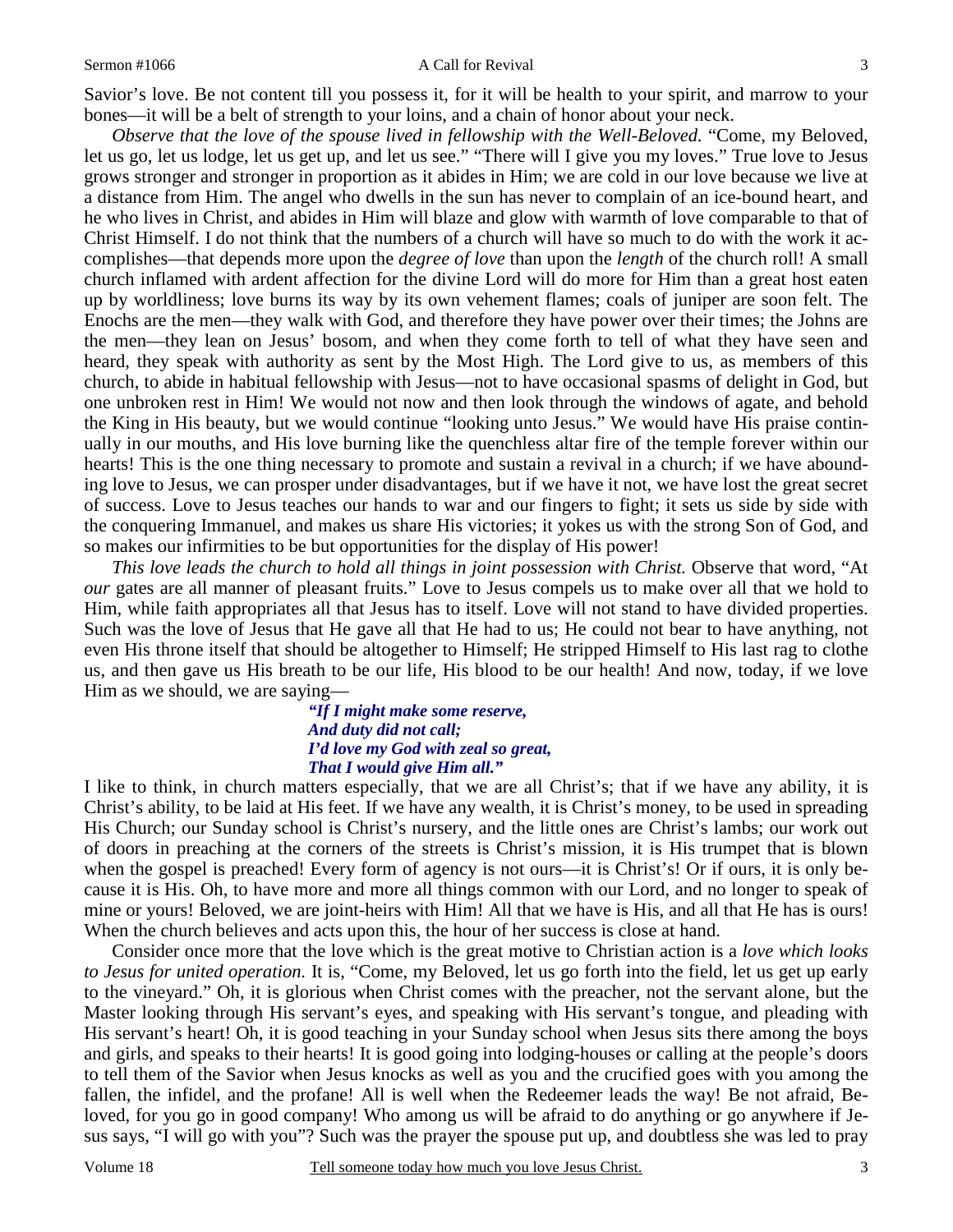for that which God will grant. Let us pray with her as she prayed. Come, Savior, come up with us to whatever we attempt for You! If there are any here who are working away for You in dark places in London, dear Savior, carry the lantern with them—be their light! If they are digging for You, and quarrying amidst granite rocks which refuse to yield to their strokes, come Almighty One, and wield Your hammer, and straightway the stones shall be broken! Come with us, Lord! This is the fellowship we desire of You: the fellowship of labor and of soul-winning; we would not only sit at Your feet to learn, but we would take up our cross and follow You! We would go with You where ever You go! We would fight, or labor, or suffer, or live, or die at Your bidding! Be this the fellowship You shall bestow upon us!

**II.** Secondly, LOVE LEADS US TO GO AFIELD IN THE SERVICE OF JESUS. "Come, my Beloved, let us go forth into the field." A loving church spontaneously puts herself upon widened service; she has a large heart towards her Lord, and longs to see Him reign over all mankind. She does not wait to hear, again and again, the Macedonian's cry, "Come over and help us," but she is prompt in mission enterprise; she does not tarry till she is forced by persecution to go abroad everywhere preaching the Word of God, but she sends forth her champions far and wide. As sure as ever she loves her Lord, she asks herself the question, "What more can I do for Him?" When she looks over the plot of ground which she has been tilling, she says, "It is not large enough; the harvest I can get out of this will not suffice me for my dear Lord"; and she says to Him, "Let me go to the regions beyond to break up the fallow ground, and cause the wilderness to blossom." Now, beloved members of this church, do you not feel some such desire this morning? It is upon my heart that we should be undertaking larger things for Christ. Keep up the old agencies by all manner of means—quicken them, strengthen them! But does not love suggest that as increasing years add increasing indebtedness to Christ; as we are always receiving fresh mercies, so we should make new and larger returns to our best friend? If by us, as a church, nothing new may be ventured, yet cannot each individual have his own plan, and branch out afresh? Will not each man and woman say in their heart, "What can I do for Jesus today, over and above what I should have done if things had gone on in the ordinary course?" Inquire of Him you love, and if your hearts are with Him, it will not be long before you will discover what He would have you do!

The spouse, when she said, "Let us go forth into the field," *knew that the proposal would please her*  Lord; for the nature of Christ is a large and loving one, and therefore He would bless the far-off ones. His is no narrow heart! His thoughts of love are far reaching, and when the church says, "Let us go forth into the field," truly her Lord is not backward to accept the invitation! The spouse does not guess at this, nor does she merely infer it from her bridegroom's nature, but she has it in express command from His own lips, "Go you into all the world and preach the gospel to every creature." There stand the orders! And when our largest enterprises shall have been fulfilled, we shall not have exceeded them! There is no exclusion put upon any tribe or clan; no classes are laid under ban, no individuals are exempted; therefore, Church of Christ, by the love you bear to your crucified Master, by His wounds and death for you, and by His living love to you, seek out the lost and gather together the outcasts! You fishers of men, launch out into the deep, and let down your nets for a draught! You sowers of holy seed, go abroad, and sow the untrodden wastes! You consecrated builders, break away from old foundations, and lay fresh groundwork for a larger temple for your God and King! Surely the Spirit of love in a church will suggest this.

Note that *the spouse is evidently prepared for any discomfort that may come as the result of her labor.* She must leave the fair palaces of her royal husband, and lodge in rustic cottages. Poor lodging there for Solomon's fair spouse, but what does she care? Any roof which covers her from the evening dew, and shields her from the drops of the night shall quite suffice her. Yes, if he is there, the tents of Kedar shall be fair as the curtains of Solomon, for his sake. Brothers and sisters, if you serve the Lord Christ in breaking up fresh ground, you may have to meet difficulties, and make sacrifices, but they will be as nothing to you—you will welcome them for His dear sake! Am I stirring no hearts now? Has my finger touched no responsive strings? I think I feel in my own soul that some of you are responding! Some brother, some sister is here; I know not to whom the prophetic word is coming; who is saying,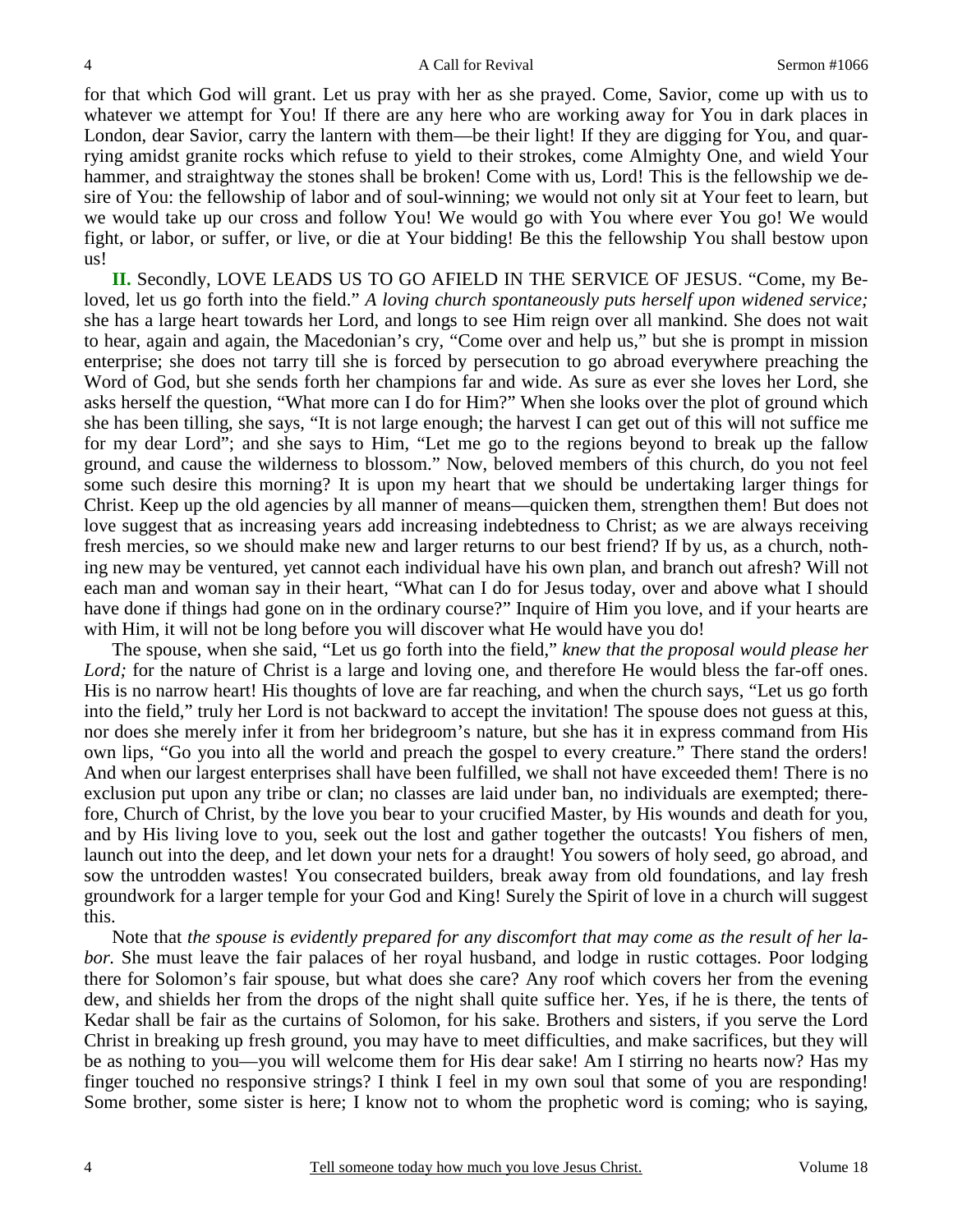### Sermon #1066 A Call for Revival

"Lord, I am Your spouse; I will go forth with You into the field, and I will lodge with You in the villages if there I may but glorify Your name."

Observe, too, *the spouse is quite ready to continue in this uncomfortable service.* She says, "I will *lodge* in the villages," there will she abide awhile, not paying a flying visit, but stopping until the good work is done for which her Lord and she went forth! Oh, get out, you Christians, into the distant fields of labor! Many of you men—how often I have said it—sit here Sunday after Sunday and hear many sermons when I believe you would be better engaged if you were yourselves preaching and winning souls for the Redeemer! I have often been glad to miss some of my dearest brothers from our assemblies; your presence gives me great pleasure, but when I know you have been away, seeking after Christ's blood-bought souls, I have had pleasure in your absence! Go, and the Lord go with you! Go, more of you! Yes, I say, more of you go! Your empty seats will be occupied by sinners whom God will save, while you, dear brothers, if you are fighting for my Master somewhere else, will do my Master much more service than you could have done by listening to me! We must not allow a single talent to lie idle; we must not waste an hour of these blessed Sabbaths; we must get us away among the ignorant ones, and carry to them the light of God! We must hunt for precious souls for our Master's sake, and in His strength and company we must compass sea and land for His chosen ones! Only, if any of you go, *do not try to go alone;* stay until you breathe the prayer, "My Beloved, let *us* go." You go in vain when you go not with the Master; but when you have secured His company, then go and welcome, for you "Shall doubtless come again rejoicing, bringing your sheaves with you."

Observe how the spouse says, "There will I give You my loves." As much as to say, if Jesus will thus go with us into active service, then will we reveal to Him the love of our hearts. I suppose there may have been times in the church when a hermit's life would suitably reveal the heart's love to Jesus, but I am certain it is not so now; if there are any here who love contemplation, and would gladly spend their whole lives in quiet retirement, I am persuaded that such a course would be injurious to their generation and to the cause of the truth of God. Of course there may be exceptions, and if you have no gifts but such as could be serviceable to Christ in solitude, use them in solitude! But from the most of us the times demand *activity*; so dark is the world we cannot afford to lose a glow-worm's spark; men are perishing, can we let them perish? Would we allow a soul to be lost even though it was given to us in exchange to enjoy the highest fellowship with Christ? Behold this day the sheep have gone astray, and the wolves are howling after them; not even to enjoy the great Shepherd's company can we, the undershepherds, dare to leave you wanderers to perish! The church today has her vocation which is not so much to eat the fat, and drink the sweet, as to light her candle and sweep her house, and seek diligently till she finds her lost piece of money. Think not that active service prevents fellowship—no, it is but another form of sitting at His feet; another shape of fellowship quite as true, and because more called for at this era—even more acceptable! I know I have had as great fellowship with Christ in His service as ever I have had in quiet contemplation; when I have met with a poor soul who has rejected the Lord, I have felt my heart breaking over him like the heart of Christ over obstinate Jerusalem. When I have seen the tears flowing from a penitent's eyes who could not, as yet, find the Savior, I have felt sympathy with Jesus when He has looked upon the like, and had compassion upon them! And when I have seen the glow of joy when the sun of Christ's countenance has shone at last upon the troubled heart, I have entered into the joy of the Lord when He rejoices over one sinner who repents! Laziness never yet had communion with Christ; those who walk with Christ must walk swiftly! Jesus is no idler or loiterer—He is about His Father's business, and you must march with a quick step if you would keep pace with Him. As vinegar to the teeth, and as smoke to the eyes, are sluggards to active persons; those who have much to do, have no fellowship with gossips that drop in to while away the hours with chat. Jesus has no fellowship with you who care not for souls that are perishing; He is incessantly active, and so must you be if you would know His love. There is a fierce furnace heat beating upon everything today—men are toiling hard to hold their own, and Jesus must not be served by slothful hearts. I am sure that I err not, from His mind, when I say to you, beloved, if you would know the Beloved fully, you must get up early and go afield with Him to work with Him. Your joy shall be in spending and being spent for Him!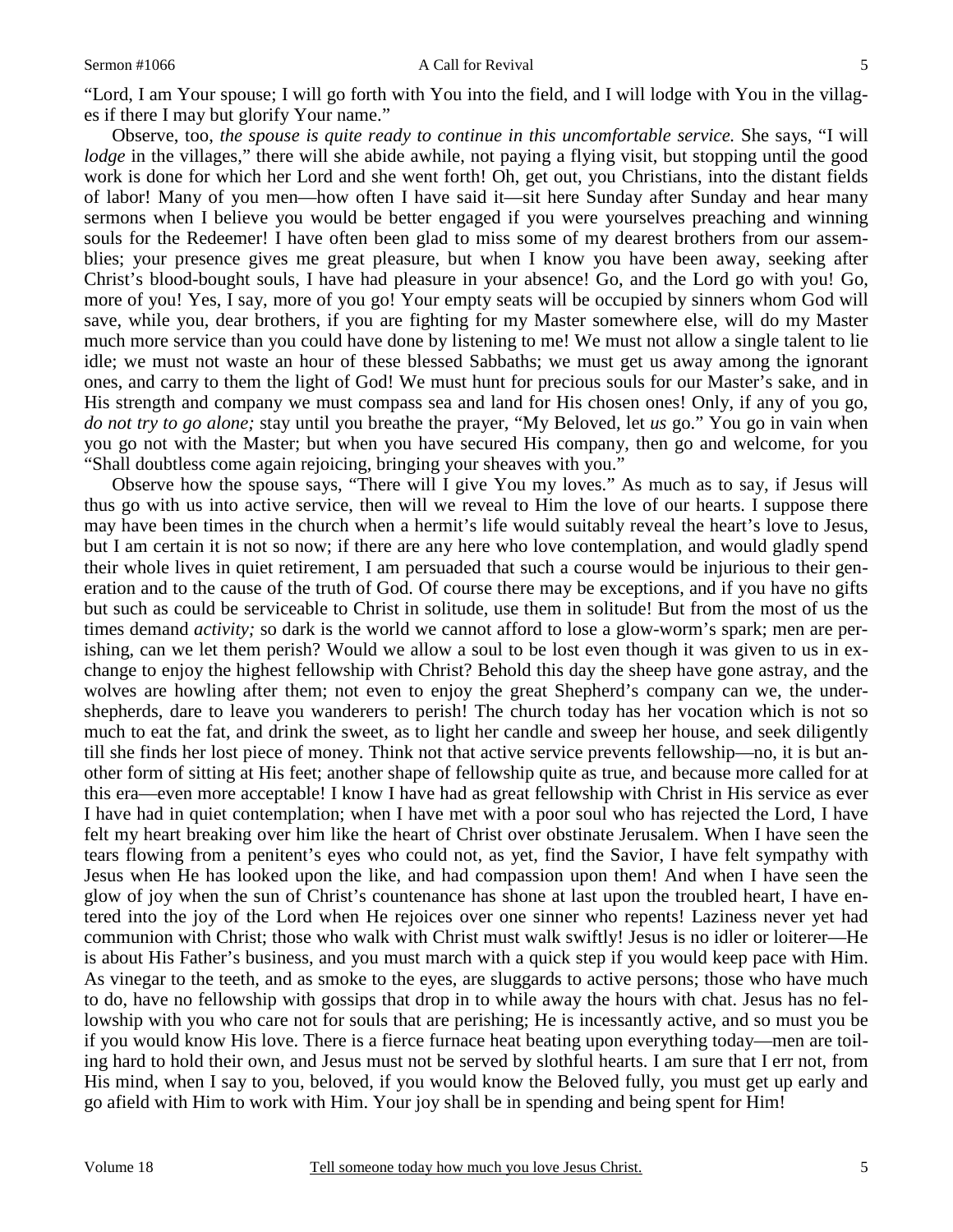**III.** Thirdly, LOVE LABORS, ALSO, AT HOME. Nearer the palace there were vineyards, and the spouse said, "Let us get up early to the vineyards." Note, then, that the church does her work at home as well as abroad. When she loves her Lord, she works with zeal, and she gets up early. All men in holy Scripture who loved God much rose early to worship Him; we never read of one saint engaged upon sacred service who rose late. Abraham rose early; David rose early; Job rose early, and so did they all. It is put here as the very type and symbol of an earnest, vigorous service of Christ. Dear brothers and sisters, there is such a thing, you know, as keeping the Sunday school going, and keeping the Tract Society going, and keeping the Evangelists' Society going; and yet nobody is up early, but, after a fashion, everybody is nodding! I know these warm Sunday mornings it is not a very difficult thing for some of you, if you try hard, to go to sleep during a sermon; well, that is a visible slumber and is soon over, but there is an invisible sleep which will come on Sunday afternoon when you are teaching which is neither as soon discovered, nor so easily cured! You are talking, talking, addressing your class, or speaking to your men and women, or whatever else may be your calling, and all the while your *soul* is nodding! Anybody can wake you up with a push in your side if only your body is sleeping, but when the *soul* is slumbering it is not so easy. I fear greatly that a large proportion of Christian workers are usually asleep; what a difference there is between what a man teaches when he is asleep, and what he teaches when he is awake! You can see it in a minute; I could not describe the difference, but it is apparent in tone and manner, and in every other way! The man may say and do the same thing, but still it is a different thing; the children soon perceive it if it is in your class; your hearers soon perceive it if it is in your pulpit. Oh that God would wake up this church! I do not believe that success so much depends upon what the church does, as upon *how* she does it; you may take your hammer and go tinkering about, and not fasten a tin-tack, but if your arm has muscle in it, you will soon be driving the nails home to the very head and clinching them! May the Lord's love so come upon you all, my brothers and sisters, that what you do, you may do with all your might, plunging your whole soul into His service and never sparing force in anything!

Notice God's people, when they are awake, first look well to the church. "Let us see if the vine flourishes." The church is Christ's vine; let us take stock of it. Beloved, we ought to be, each one of us, in a measure, pastors of the church. In so large a church as this, the pastoral office cannot be vested in one, or even in twenty; each must look after his brother, and thus you must be pastors of one another. Watch over one another, pray for one another! How wonderful is the power of prayer! We do not know what blessings come from our prayers. Ten thousand darts might long ago have pierced the Lord's elect were it not that the prayers of the saints are a shield over their heads, defending the sacramental host from harm!

Then the church *looks after the little ones.* "Let us see if the vine flourishes, whether the tender grape appear." No earnest church forgets the children of her Sunday school; and every other agency for the young will be sure to be well minded. An active church seeks to bring Jesus among the children to see if the tender grapes appear; she pays her visits, and performs her services, but always in His dear company. Helpers in the Sunday school, and workers for Christ, I salute you! The Lord be with you; the Lord give you to see many tender grapes appearing, and may this church have joy with you as hundreds shall be converted to God by your instrumentality!

Then the church also *takes notice of all inquiries.* "Let us see whether the pomegranates bud forth." If a church is alive, there will always be many to observe where the first tear of repentance is glistening! In this congregation every Sunday, thank God, some persons are pricked in the heart; watch for them, brothers and sisters! Those of you who occupy your seats and do not go afield can do the cause great service by watching at home. There is no need to leave those seats in order to be useful. Around you there are unconverted persons; each Sunday, morning and evening, there come in here strangers, and it may be the Lord will deal with them, only be on the alert. Speak with them, and try if you can, to use the shorthanded claymore, that if my longer bladed sword may not have reached them, you who are near at hand may send a deadly wound into the very heart of their sins! O my brothers and sisters, words fail me to set before you the ways in which you may show your love to Jesus in the church itself, but I am certain that there is no need for me to speak; love, herself, will teach you! Mothers somehow bring up their children, though there are no colleges for mothers! Love with its instincts makes them wise, and so will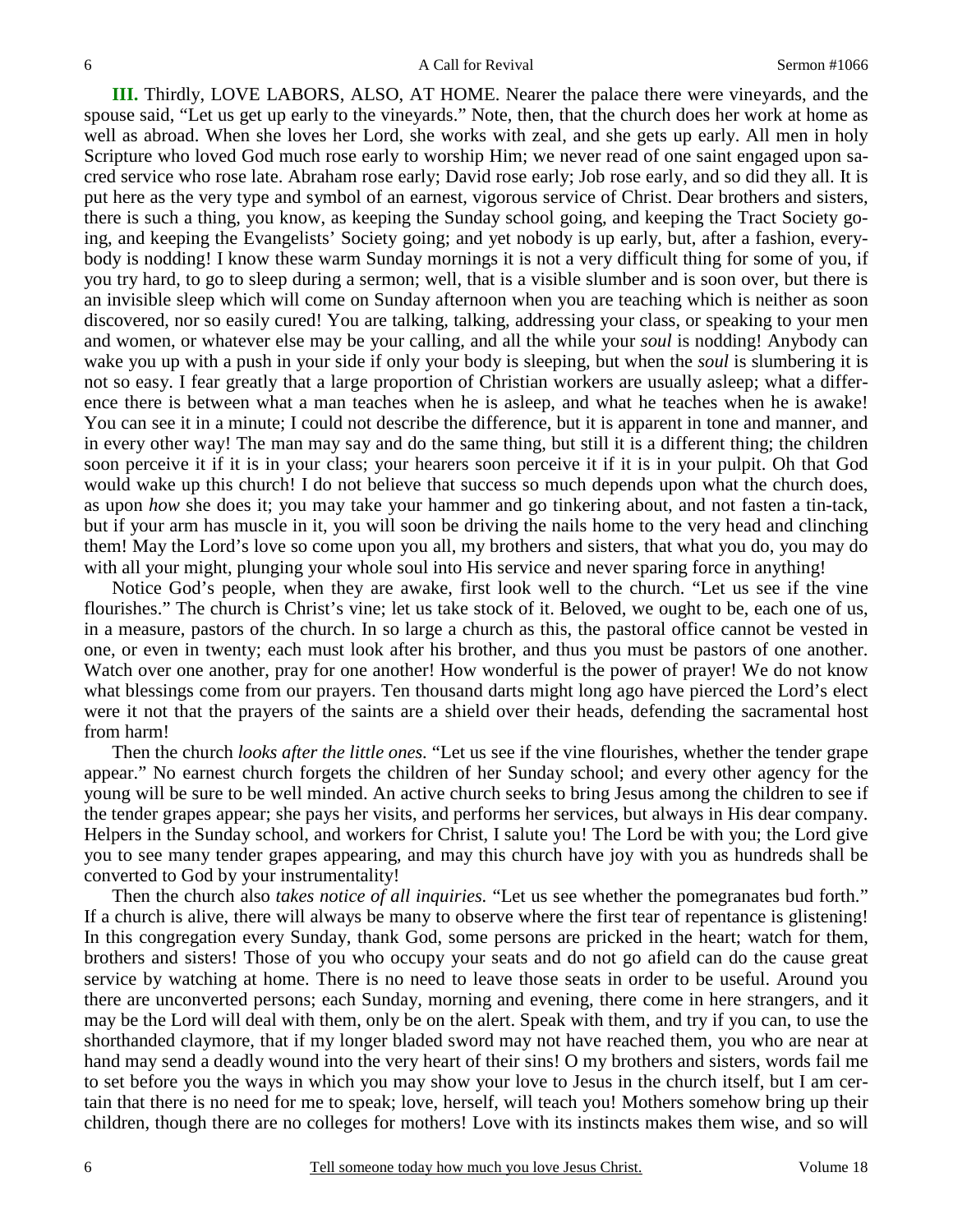### Sermon #1066 A Call for Revival

Christians with their love to Jesus become wise to serve! I do believe the fewer rules and human direction there is in the church, the better. I do not need to say, "Brother, do this, and do that." If you love Christ, you will know what to do better than anybody else can tell you; you will find your own places the Lord will lead you to them! I might put a square man into a round hole if *I* had the placing of you, but Christ's love always puts the man into the right position. It tells him what suits his qualifications, and it puts him to his work; and what is more, it keeps him to it! I shall measure your love to Jesus, and measure my own, not by the way in which we can talk, or the way in which we can criticize other workers, but by the way in which we shall henceforth *labor* for the Lord!

**IV.** The last point is this, that LOVE IN A CHURCH BRINGS FORTH ALL ITS STORES FOR THE BELOVED. The Church of God has, in herself, through the rich love of her husband, *all manner of pleasant fruits.* This church is a large one, but the same truth of God will hold good of the smallest church; the Lord never leaves His Church without a suitable measure of gifts and divine grace. If our spiritual nostrils and eyes could act this morning, we would discern all the fruits of the paradise of God in this church, and we would smell the sweet savor of all pleasant things—for some brothers and sisters here have the apples of faith, others bear the delicious pomegranates of love—and others yield the charming clusters of hope and joy; there are all manner of pleasant fruits among us! One has one, another has another, and in some hearts there are many fruits united! A Church of God, if well cultivated, is rich in multiform displays of the fruit of the Spirit of God. Some of these fruits are new, and oh, how full of savor they are! Our new converts, thank God for them—what a freshness and power there is about their love! Certain moldy old professors have lost their taste all together; they have passed beyond the time in which they were sweet; they have gotten into the sleepy pear state, and are getting rotten; they are chips in the porridge; the taste has gone out of them—if they ever had any! Alas, some have acquired a nauseous flavor; they are very naughty figs, indeed! The new fruits may be sharp and have more pungency than mellowness about them, but for all that, they are choice to the Lord Jesus whose Soul desires the first ripe fruits. I thank God for youthful zeal! It might, with advantage, have a little more knowledge mingled with it, yet the zeal is good, and the fervent is good! May we never be without new-born souls!

Then there are *old* fruits, the experience of believers who are ripening for heaven—the welldeveloped confidence which has been tried in a thousand battles, and the faith which has braved a lifetime of difficulties. These old fruits—the deep love of the matron to Christ, the firm assurance of the veteran believer—there is mellowness about them which the Lord delights in! All these choice things ought to be *laid up*. Every good thing in a church is meant to be stored up, not to be despised and forgotten! And the point of all is that all in the church ought to be laid up f*or our Beloved.* And now is the time when I earnestly ask, in the name of the Lord Jesus, by the roes and by the hinds of the field, yes, by each sacred token of the love you bear your Master, that each one of you should bring forth his pleasant fruits whether they are new or whether they are old. We do not bring them forth to *buy* His love; we know better, for though we should give all the substance of our house for love, it would be utterly worthless! We do not bring forth these fruits to secure His love for the future, either; we know His is an everlasting love that never can be taken away from us. We do not bring them forth because we need to commend ourselves; ah, no, any beauty we have does not lie in the fruits of our storehouses, but in what *He* has put upon us, and in what *His* love sees in us. We do not bring forth these pleasant fruits to feed on them; old experiences are moldy things; old manna breeds worms and stinks. And as for any fruits which we have brought forth, we take no satisfaction in them ourselves. All we have belongs to Him and to Him alone, and at His feet we would lay it all! I beseech you, brothers and sisters, if you have any love, pour it out upon Him; if you have any faith, exercise it for Him; if you have any courage, be bold for Him; if you have any endurance, endure hardness for Him; if you have any grace, any virtue, any gift of His Spirit—anything that is lovely and of good repute—use it for Him! Now is the day, now is the hour, *now* His love puts in her claim, and serves you with her sacred writs. By the espousals which you have not forgotten, by the covenant which you have oft repeated with Him, by the seals of His table, by your burial with Him in baptism in days gone by, I beseech you now bring forth all your pleasant things for your Beloved! None for anyone else, but all for Him!